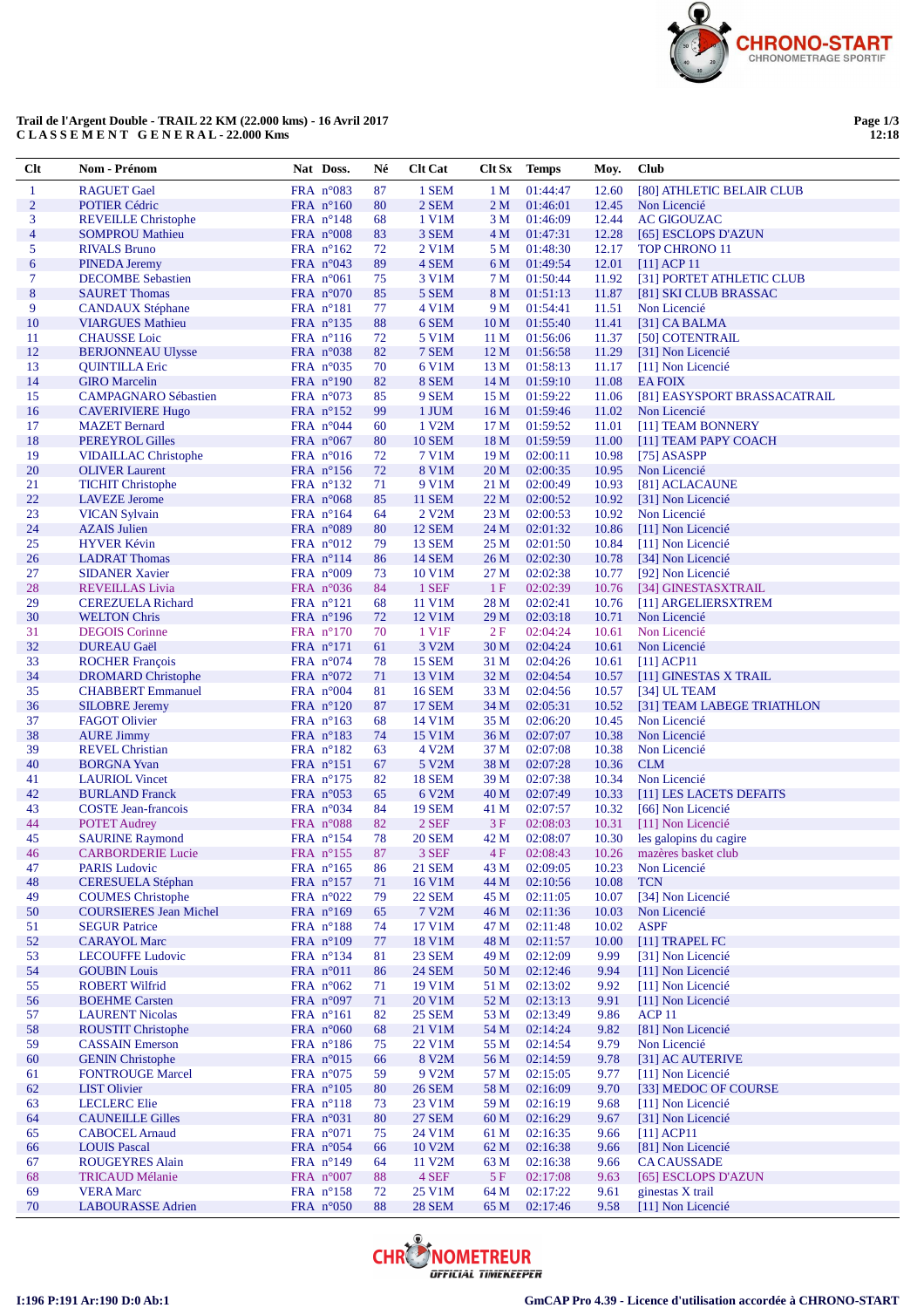

## **Trail de l'Argent Double - TRAIL 22 KM (22.000 kms) - 16 Avril 2017 C L A S S E M E N T G E N E R A L - 22.000 Kms**

**Page 2/3 12:18**

| Clt | Nom - Prénom                | Nat Doss.            | Né | <b>Clt Cat</b>      | Clt Sx           | <b>Temps</b> | Moy. | Club                                    |
|-----|-----------------------------|----------------------|----|---------------------|------------------|--------------|------|-----------------------------------------|
| 71  | <b>DUTOURON Sarah</b>       | FRA nº137            | 87 | 5 SEF               | 6 F              | 02:17:50     | 9.58 | [82] TEAM FERRUS                        |
| 72  | <b>DURAND René</b>          | FRA $n^{\circ}079$   | 51 | 1 V3M               | 66 M             | 02:18:14     | 9.55 | [11] Non Licencié                       |
| 73  | <b>PAILLARES Nicolas</b>    | FRA $n^{\circ}113$   | 72 | 26 V1M              | 67 M             | 02:18:19     | 9.54 | [11] LIMOUX TRIATHLON CLUB              |
| 74  | <b>FOURNES Benoît</b>       | FRA $n^{\circ}179$   | 73 | 27 V1M              | 68 M             | 02:18:35     | 9.53 | <b>DESPERADO TRAIL</b>                  |
| 75  | <b>BILHERAN Jean-marc</b>   | FRA $n^{\circ}066$   | 75 | 28 V1M              | 69 M             | 02:18:48     | 9.51 | [31] DIMRUNNERS                         |
| 76  | <b>GOUDIE Yannick</b>       | $FRA$ n°187          | 83 | <b>29 SEM</b>       | 70 M             | 02:19:07     | 9.49 | foulées des 3 quilles                   |
| 77  | <b>CAPELLE Aurelien</b>     | FRA $n^{\circ}039$   | 80 | <b>30 SEM</b>       | 71 M             | 02:19:15     | 9.48 | [11] Non Licencié                       |
| 78  | <b>JEANJEAN</b> Jerome      | FRA $n^{\circ}115$   | 74 | 29 V1M              | 72 M             | 02:19:33     | 9.46 | $[11]$ ACP 11                           |
| 79  | <b>PAGES Nicolas</b>        | FRA $n^{\circ}017$   | 80 | 31 SEM              | 73 M             | 02:19:41     | 9.45 | [81] LES TROTTEURS D'ENLAURE            |
| 80  | <b>BESSE David</b>          | FRA $n^{\circ}052$   | 67 | 12 V <sub>2</sub> M | 74 M             | 02:19:56     | 9.43 | [11] Non Licencié                       |
| 81  | <b>CABRERA</b> Stephane     | FRA n°082            | 84 | 32 SEM              | 75 M             | 02:20:07     | 9.42 | $[11]$ ACP11                            |
| 82  | <b>THOMAS Jean-Charles</b>  | FRA $n^{\circ}174$   | 67 | 13 V <sub>2</sub> M | 76 M             | 02:20:19     | 9.41 | Non Licencié                            |
| 83  | <b>ROUSSET Nicolas</b>      | FRA $n^{\circ}055$   | 75 | 30 V1M              | 77 M             | 02:20:21     | 9.41 | [11] I CIGNALI SARTINESI                |
| 84  | <b>MOUREAU Frédéric</b>     | FRA $n^{\circ}069$   | 60 | 14 V2M              | 78 M             | 02:20:23     | 9.40 | $[11]$ ACP 11                           |
| 85  | <b>ABRIAL Francis</b>       | FRA $n^{\circ}147$   | 45 | 1 V <sub>4</sub> M  | 79 M             | 02:20:40     | 9.38 | Non Licencié                            |
| 86  | <b>MILLER Rodolphita</b>    | FRA n°003            | 73 | 2 V1F               | 7F               | 02:21:49     | 9.31 | [11] Non Licencié                       |
| 87  | <b>EYNARD</b> Steve         | FRA $n^{\circ}090$   | 75 | 31 V1M              | 80 M             | 02:21:51     | 9.31 | [11] Non Licencié                       |
| 88  | <b>GAIOTTI Philippe</b>     | $FRA$ $n^{\circ}111$ | 71 | 32 V1M              | 81 M             | 02:22:00     | 9.30 | [31] Non Licencié                       |
| 89  | <b>DECLUSEAU David</b>      | FRA $n^{\circ}081$   | 74 | 33 V1M              | 82 M             | 02:24:14     | 9.15 | [31] Non Licencié                       |
| 90  | <b>JAMPY Cathy</b>          | FRA $n^{\circ}172$   | 73 | 3 V1F               | <b>8F</b>        | 02:24:24     | 9.14 | Non Licencié                            |
| 91  | LETOURNEUR Hervé            | FRA $n^{\circ}119$   | 69 | 34 V1M              | 83 M             | 02:24:40     | 9.13 | [31] Non Licencié                       |
| 92  | <b>GILABERT ROCA Julia</b>  | FRA $n^{\circ}076$   | 88 | 6 SEF               | 9 F              | 02:24:51     | 9.11 | [95] GE SERRATADA                       |
| 93  | <b>VIGNAUD Christophe</b>   | FRA $n^{\circ}077$   | 66 | 15 V2M              | 84 M             | 02:25:03     | 9.10 | [11] Non Licencié                       |
| 94  | <b>NAVARRE Laurent</b>      | FRA $n^{\circ}103$   | 76 | 35 V1M              | 85 M             | 02:25:07     | 9.10 | [41] VINEUIL SPORTS ATHLETISME          |
| 95  | <b>TOLSA</b> Mathieu        | FRA $n^{\circ}096$   | 79 | 33 SEM              | 86 M             | 02:25:21     | 9.08 | [13] MARSEILLE COURSE D'ORIENTATION     |
| 96  | <b>SOULOUMIAC Laurent</b>   | FRA n°194            | 68 | 36 V1M              | 87 M             | 02:25:26     | 9.08 | SPORT 2000 LEZIGNAN                     |
| 97  |                             |                      |    |                     |                  | 02:25:26     | 9.08 | Non Licencié                            |
|     | <b>LIGNERES</b> Jordi       | FRA $n^{\circ}177$   | 90 | <b>34 SEM</b>       | 88 M             |              |      |                                         |
| 98  | <b>SANCHEZ Benoit</b>       | FRA $n^{\circ}041$   | 77 | 37 V1M              | 89 M             | 02:25:38     | 9.06 | [11] TREBES TRI                         |
| 99  | <b>GARCIA</b> Amandine      | FRA $n^{\circ}092$   | 84 | 7 SEF               | 10F              | 02:25:42     | 9.06 | [11] Non Licencié                       |
| 100 | <b>LECUBAIN Bruno</b>       | FRA $n^{\circ}102$   | 68 | 38 V1M              | 90 M             | 02:26:10     | 9.03 | [11] ACS CARCASSONNE                    |
| 101 | <b>GIARDINA Vincenzo</b>    | FRA $n^{\circ}168$   | 74 | 39 V1M              | 91 M             | 02:26:15     | 9.03 | Non Licencié                            |
| 102 | <b>ROUALDES Jacques</b>     | FRA $n^{\circ}010$   | 57 | $2$ V $3M$          | 92 M             | 02:26:18     | 9.02 | [12] STADE RODEZ ATHLETISME             |
| 103 | <b>CARBOU Guillaume</b>     | FRA $n^{\circ}086$   | 86 | <b>35 SEM</b>       | 93 M             | 02:27:16     | 8.96 | [11] LES MARTYS EN COURSE               |
| 104 | <b>ARIBAUD Stephan</b>      | FRA $n^{\circ}108$   | 73 | 40 V1M              | 94 M             | 02:27:37     | 8.94 | [11] LES LACETS DEFAITS                 |
| 105 | <b>FOURQUET Laurent</b>     | FRA $n^{\circ}049$   | 84 | <b>36 SEM</b>       | 95 M             | 02:27:43     | 8.94 | [66] Non Licencié                       |
| 106 | <b>FOURNIAUDOU Bruno</b>    | FRA $n^{\circ}144$   | 71 | 41 V1M              | 96 M             | 02:27:51     | 8.93 | [11] Non Licencié                       |
| 107 | <b>DEURVEILHER Jonathan</b> | FRA $n^{\circ}166$   | 90 | <b>37 SEM</b>       | 97 M             | 02:27:54     | 8.93 | Non Licencié                            |
| 108 | <b>BASTY Alain</b>          | FRA $n^{\circ}051$   | 56 | 3 V3M               | 98 M             | 02:27:56     | 8.92 | [31] ASPTT TOULOUSE                     |
| 109 | <b>LOUBES Thierry</b>       | FRA $n^{\circ}033$   | 91 | <b>38 SEM</b>       | 99 M             | 02:28:08     | 8.91 | [11] Non Licencié                       |
| 110 | <b>GARCIA Rémy</b>          | FRA $n^{\circ}093$   | 79 | <b>39 SEM</b>       | 100 <sub>M</sub> | 02:29:04     | 8.86 | [11] GINESTAS X TRAIL                   |
| 111 | <b>BUSIRIS Patrick</b>      | $FRA$ n°159          | 64 | 16 V2M              | 101 <sub>M</sub> | 02:29:10     | 8.85 | Non Licencié                            |
| 112 | <b>SALOMON Sabrine</b>      | FRA $n^{\circ}019$   | 75 | 4 V <sub>1</sub> F  | 11F              | 02:29:13     | 8.85 | [31] BSC BLAGNAC                        |
| 113 | <b>HUET</b> Emmanuel        | FRA $n^{\circ}078$   | 79 | <b>40 SEM</b>       | 102 M            | 02:29:14     | 8.85 | [11] Non Licencié                       |
| 114 | <b>LATELLA Sébastien</b>    | FRA $n^{\circ}146$   | 73 | 42 V1M              | 103 M            | 02:29:23     | 8.84 | Non Licencié                            |
| 115 | <b>LOUERAT Colette</b>      | FRA $n^{\circ}099$   | 64 | 1 V <sub>2F</sub>   | 12F              | 02:29:54     | 8.81 | [44] AC SAINT-BREVIN                    |
| 116 | <b>LOUERAT Pierryves</b>    | FRA $n^{\circ}098$   | 64 | 17 V2M              | 104 M            | 02:29:55     | 8.81 | [44] ASSOCIATION FABRICE                |
| 117 | <b>JULITA Hubert</b>        | FRA n°153            | 60 | 18 V2M              | 105 <sub>M</sub> | 02:30:12     | 8.79 | Non Licencié                            |
| 118 | <b>FRISAN Emilie</b>        | FRA $n^{\circ}184$   | 83 | 8 SEF               | 13F              | 02:30:13     | 8.79 | Non Licencié                            |
| 119 | <b>FERRAT Cécile</b>        | FRA n°002            | 85 | 9 SEF               | 14F              | 02:30:15     | 8.79 | [13] Non Licencié                       |
| 120 | <b>CAILLEBOTTE Emmanuel</b> | FRA $n^{\circ}139$   | 81 | 41 SEM              | 106 <sub>M</sub> | 02:30:46     | 8.76 | [11] Non Licencié                       |
| 121 | <b>RIVES</b> Laurent        | FRA n°189            | 66 | 19 V2M              | 107 <sub>M</sub> | 02:31:05     | 8.74 | Non Licencié                            |
| 122 | <b>VALLS Claude</b>         | FRA $n^{\circ}192$   | 58 | 20 V2M              | 108 <sub>M</sub> | 02:31:14     | 8.73 | <b>PASS RUNNING</b>                     |
| 123 | <b>VILA Sebastien</b>       | FRA $n^{\circ}029$   | 79 | 42 SEM              | 109 <sub>M</sub> | 02:31:31     | 8.71 | [11] Non Licencié                       |
| 124 | <b>MOREAU Rémy</b>          | FRA n°185            | 63 | 21 V2M              | 110 M            | 02:31:53     | 8.69 | Non Licencié                            |
| 125 | <b>GRIS</b> Joel            | FRA $n^{\circ}178$   | 64 | 22 V2M              | 111 M            | 02:32:20     | 8.67 | Non Licencié                            |
| 126 | <b>KOLB</b> Stephane        | FRA $n^{\circ}045$   | 66 | 23 V2M              | 112M             | 02:33:18     | 8.61 | [31] Non Licencié                       |
| 127 | <b>LAMARE Hugo</b>          | FRA $n^{\circ}173$   | 75 | 43 V1M              | 113 M            | 02:33:19     | 8.61 | Non Licencié                            |
| 128 | <b>SENIUK Julia</b>         | FRA $n^{\circ}136$   | 88 | <b>10 SEF</b>       | 15F              | 02:33:27     | 8.60 | [31] CA BALMA                           |
| 129 | <b>OLIVA Alain</b>          | FRA $n^{\circ}046$   | 58 | 24 V2M              | 114M             | 02:33:42     | 8.59 | $[11]$ ACP11                            |
| 130 | <b>HUBERT Manuel</b>        | FRA n°138            | 72 | 44 V1M              | 115 M            | 02:33:44     | 8.59 | [11] LA BMC                             |
| 131 | <b>RODRIGUEZ Bernard</b>    | FRA n°091            | 67 | 25 V2M              | 116M             | 02:33:47     | 8.58 | [11] Non Licencié                       |
| 132 | <b>FABRY Nicolas</b>        | FRA $n^{\circ}193$   | 67 | 26 V2M              | 117 M            | 02:33:52     | 8.58 | Non Licencié                            |
| 133 | <b>BLANDINIERES Thierry</b> | $FRA$ n°101          | 65 | 27 V2M              | 118 M            | 02:33:57     | 8.57 | [11] LAURAGAIS ATHLETISME CASTELNAUDARY |
| 134 | PEDRENO Guilhem             | FRA $n^{\circ}125$   | 81 | 43 SEM              | 119 <sub>M</sub> | 02:34:05     | 8.57 | [11] Non Licencié                       |
| 135 | <b>CABOCEL Hubert</b>       | FRA $n^{\circ}128$   | 57 | 4 V3M               | 120 <sub>M</sub> | 02:34:41     | 8.53 | $[11]$ ACP 11                           |
| 136 | <b>CABOCEL Cedric</b>       | FRA $n^{\circ}110$   | 81 | 44 SEM              | 121 M            | 02:34:41     | 8.53 | $[66]$ CC                               |
| 137 | <b>TICHADOU</b> Andre       | $FRA$ $n^{\circ}112$ | 55 | 5 V3M               | 122 M            | 02:34:57     | 8.52 | [31] Non Licencié                       |
| 138 | <b>TICHIT Dominique</b>     | FRA $n^{\circ}133$   | 71 | 5 V1F               | 16F              | 02:34:57     | 8.52 | [81] ACLACAUNE                          |
| 139 | <b>GARAU</b> Jonathan       | FRA $n^{\circ}040$   | 80 | 45 SEM              | 123 M            | 02:35:05     | 8.51 | [11] Non Licencié                       |
| 140 | <b>MENCHON Stéphane</b>     | FRA n°030            | 71 | 45 V1M              | 124 M            | 02:35:10     | 8.51 | [11] Non Licencié                       |
|     |                             |                      |    |                     |                  |              |      |                                         |